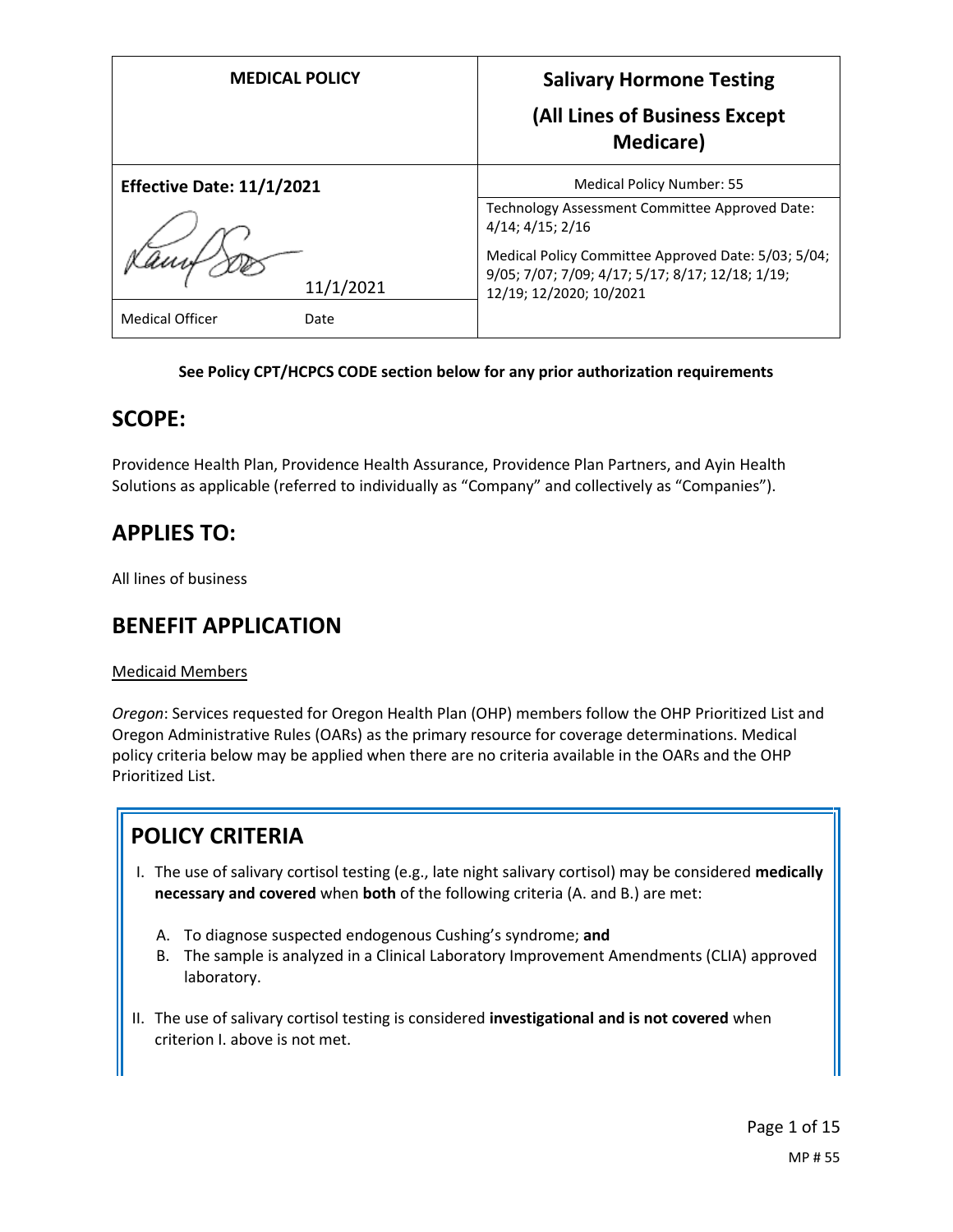# **MEDICAL POLICY Salivary Hormone Testing (All Lines of Business Except Medicare)**

- III. The use of salivary hormone tests for the evaluation of preterm labor are considered **investigational and are not covered**.
- IV. The use of salivary hormone tests including but not limited to, dehydroepiandrosterone (DHEA), estrogen, melatonin, progesterone, or testosterone are considered **investigational and are not covered** for the screening, diagnosis, or monitoring of menopause or diseases related to aging, or any other indications.

## **CPT/HCPCS CODES**

| <b>All Lines of Business Except Medicare</b>                                                    |                                                                                                                                                   |
|-------------------------------------------------------------------------------------------------|---------------------------------------------------------------------------------------------------------------------------------------------------|
| No Prior Authorization Required                                                                 |                                                                                                                                                   |
|                                                                                                 | Note: The following codes are considered medically necessary and covered when used for<br>salivary hormone testing to diagnose Cushing's disease. |
| 82530                                                                                           | Cortisol; free                                                                                                                                    |
| 82533                                                                                           | Cortisol; total                                                                                                                                   |
| <b>Not Covered</b>                                                                              |                                                                                                                                                   |
| S3650                                                                                           | Saliva test, hormone level; during menopause                                                                                                      |
| S3652                                                                                           | Saliva test, hormone level; to assess preterm labor risk                                                                                          |
| <b>No Prior Authorization Required</b>                                                          |                                                                                                                                                   |
| Note: The following codes are considered investigational and not covered when used for salivary |                                                                                                                                                   |
| hormone testing.                                                                                |                                                                                                                                                   |
| 82626                                                                                           | Dehydroepiandrosterone (DHEA)                                                                                                                     |
| 82627                                                                                           | Dehydroepiandrosterone-sulfate (DHEA-S)                                                                                                           |
| 82670                                                                                           | Estradiol                                                                                                                                         |
| 82671                                                                                           | Estrogens; fractionated                                                                                                                           |
| 82672                                                                                           | Estrogens; total                                                                                                                                  |
| 82677                                                                                           | Estriol                                                                                                                                           |
| 82679                                                                                           | Estrone                                                                                                                                           |
| 82681                                                                                           | Estradiol; free, direct measurement (eg, equilibrium dialysis)                                                                                    |
| 83516                                                                                           | Immunoassay for analyte other than infectious agent antibody or infectious agent                                                                  |
|                                                                                                 | antigen; qualitative or semiquantitative, multiple step method                                                                                    |
| 83520                                                                                           | Immunoassay for analyte other than infectious agent antibody or infectious agent                                                                  |
|                                                                                                 | antigen; quantitative, not otherwise specified                                                                                                    |
| 84144                                                                                           | Progesterone                                                                                                                                      |
| 84402                                                                                           | Testosterone; free                                                                                                                                |
| 84403                                                                                           | Testosterone; total                                                                                                                               |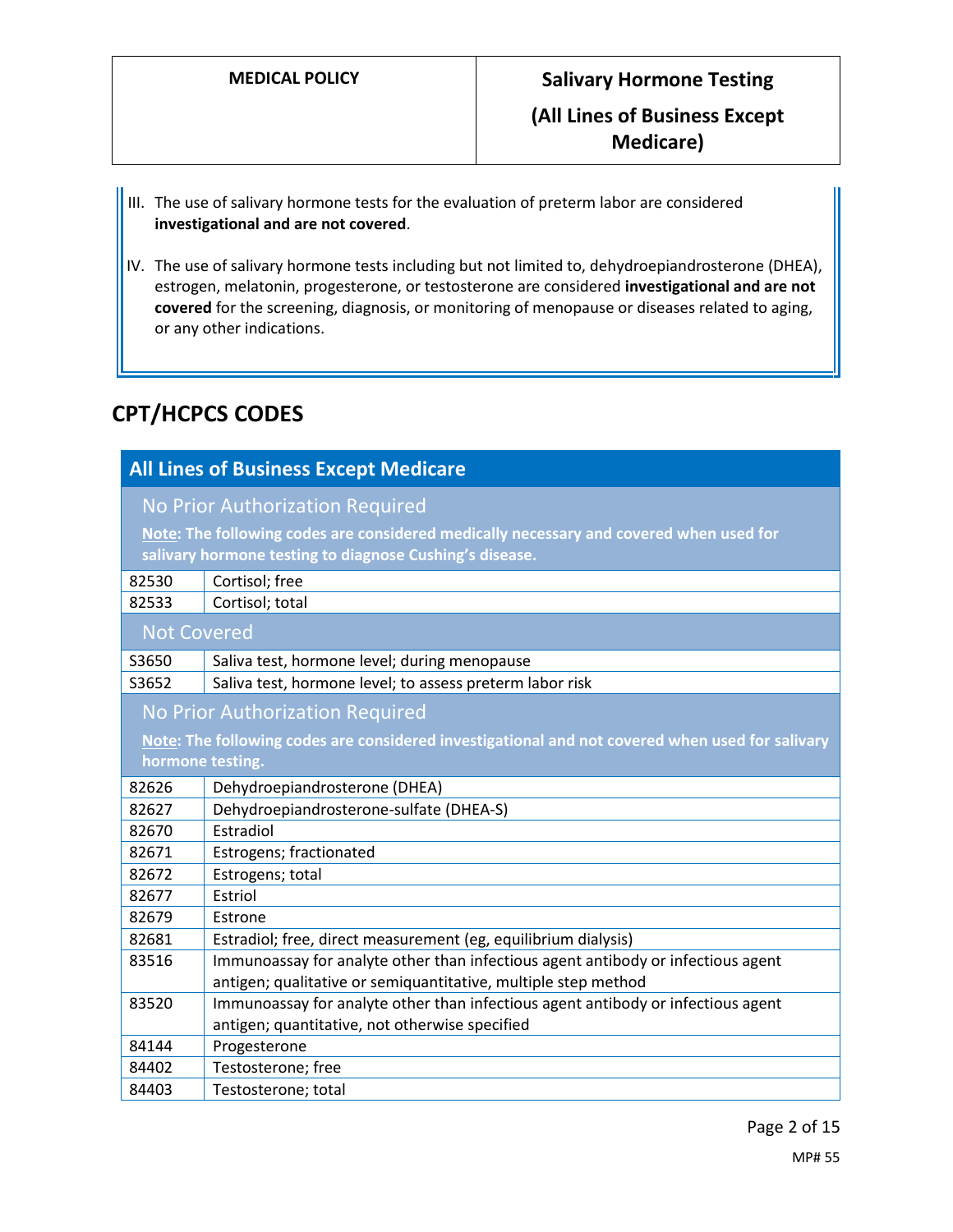## **MEDICAL POLICY Salivary Hormone Testing**

## **(All Lines of Business Except Medicare)**

| 84436                                                                                           | Thyroxine; total                                                                        |
|-------------------------------------------------------------------------------------------------|-----------------------------------------------------------------------------------------|
| 84439                                                                                           | Thyroxine; free                                                                         |
| 84443                                                                                           | Thyroid stimulating hormone (TSH)                                                       |
| 84479                                                                                           | Thyroid hormone (T3 or T4) uptake or thyroid hormone binding ratio (THBR)               |
| 84480                                                                                           | Triiodothyronine T3; total (TT-3)                                                       |
| 86316                                                                                           | Immunoassay for tumor antigen, other antigen, quantitative (eg, CA 50, 72-4, 549), each |
| 88341                                                                                           | Immunohistochemistry or immunocytochemistry, per specimen; each additional single       |
|                                                                                                 | antibody stain procedure (List separately in addition to code for primary procedure)    |
| 88342                                                                                           | Immunohistochemistry or immunocytochemistry, per specimen; initial single antibody      |
|                                                                                                 | stain procedure                                                                         |
| 88344                                                                                           | Immunohistochemistry or immunocytochemistry, per specimen; each multiplex               |
|                                                                                                 | antibody stain procedure                                                                |
| <b>Unlisted Codes</b>                                                                           |                                                                                         |
| All unlisted codes will be reviewed for medical necessity, correct coding, and pricing at the   |                                                                                         |
| claim level. If an unlisted code is billed related to services addressed in this policy then it |                                                                                         |
| may be denied as Not Covered.                                                                   |                                                                                         |
| 84999                                                                                           | Unlisted chemistry procedure                                                            |

## **DESCRIPTION**

### Salivary Hormone Testing

Salivary hormone testing is a diagnostic medium that uses saliva as an analyte for measuring hormone levels in the body.<sup>1</sup> Hormones, when imbalanced, can cause various diseases (e.g. over exposure of cortisol leading to Cushing's syndrome). Saliva testing has several advantages:

- saliva is readily available
- the collection of saliva is less invasive than other bodily fluids (e.g., blood)
- saliva can be collected by the patient in an ambulatory setting (e.g., at home)
- the patient can also collect multiple saliva samples, if needed, to aid in the diagnostic process
- saliva samples can remain stable at room temperature for several weeks

#### Late Night Salivary Cortisol (LNSF) to Diagnose Cushing's Syndrome

LNSF is a salivary hormone test for Cushing's syndrome. Cushing's syndrome, also known as hypercortisolism, results from chronic exposure to the hormone cortisol.<sup>2</sup> Cortisol is one of the steroid hormones, and most cells within the body have cortisol receptors; therefore, overexposure to cortisol can affect many different bodily functions. There are two different types of Cushing's syndrome: endogenous and exogenous.<sup>3</sup> Endogenous Cushing's syndrome is the result of an adrenal gland tumor producing an unregulated amount of cortisol. Exogenous Cushing's syndrome, the most common type, results from taking excessive amounts of corticosteroid drugs (e.g., medications for severe allergies, asthma, or arthritis).<sup>4</sup> Typically, exogenous Cushing's syndrome can be promptly diagnosed by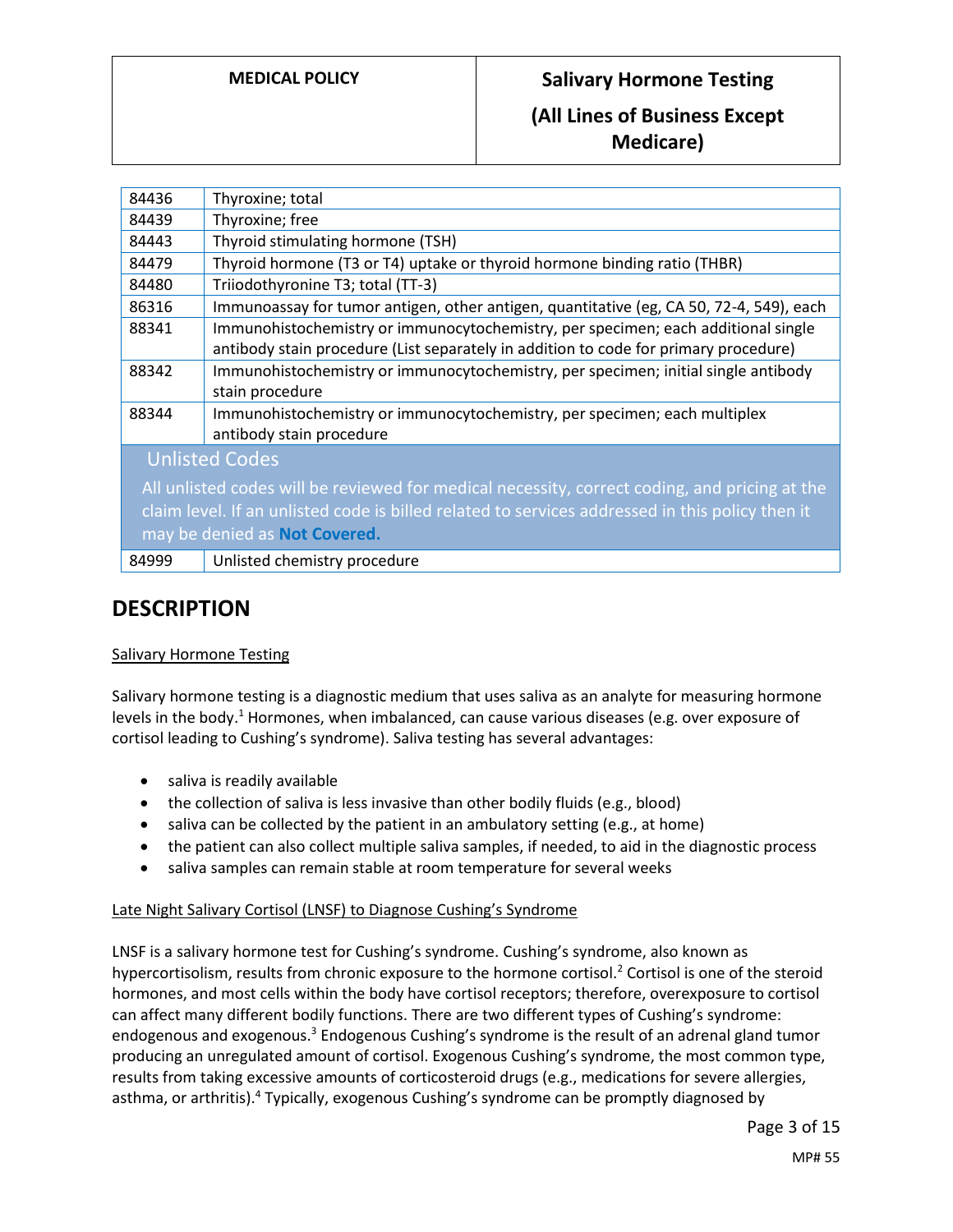# **MEDICAL POLICY Salivary Hormone Testing (All Lines of Business Except Medicare)**

evaluating a patient's long-term corticosteroid drug use and noticeable clinical symptoms (significant weight gain in the trunk, fat pad on the mid-back, moon-shape face, and muscle weakness). Conversely, the clinical features of endogenous Cushing's syndrome can change often and appear similar to other diseases, especially in mild cases; therefore, a diagnosis may be very difficult.

Normally, a person's cortisol levels are elevated in the morning and decrease late at night. In patients with hypercortisolism, their cortisol levels are significantly elevated between 11:00 p.m. and 12:00 a.m.<sup>5</sup> This late night elevated cortisol level is one of the earliest detectable abnormalities in patients with Cushing's syndrome.<sup>6</sup> The sample is collected using a saliva collection kit that consists of a cotton swab and plastic tube (e.g., Salivette made by the Sarstedt Company). The kit is sent home with the patient, and between 11:00 p.m. and midnight the patient places the cotton swab in their mouth and allows it to soak up saliva for 2-3 minutes. The cotton swab is then placed in the plastic tube and mailed to the lab for analysis.

Untreated, Cushing's syndrome is associated with significant morbidity and mortality.<sup>5</sup> A populationbased study by Lindholm and colleagues showed that patients with completely uncontrolled Cushing's syndrome have a five-fold excess mortality<sup>7</sup>; therefore, the prompt and accurate diagnosis of suspected Cushing's syndrome is crucial.

#### Salivary Hormone Tests for Menopause

Salivary hormone tests have been proposed as a diagnostic medium for menopause. Rather than blood, plasma, or urine these diagnostic tests use saliva samples to elucidate the presence or absence of hormones during menopause. Salivary testing to diagnose menopause is usually done using hormone panels (testing several different hormones in one test at the same time) that measure dehydroepiandrosterone (DHEA), estrogen, melatonin, progesterone, and testosterone (e.g., Diagnos-Techs Peri- and Post-Menopausal Hormone Panels). The patient collects the saliva sample at home, freezes the sample, and mails it to the diagnostic lab for analysis.<sup>8</sup>

#### Salivary Hormone Tests for the Evaluation of Preterm Labor (PTL)

Salivary hormone tests have also been proposed for the evaluation of PTL, defined as regular contractions associated with cervical change before 37 weeks gestation.<sup>9</sup> PTL is the primary cause of preterm delivery (the birth of a baby before 37 weeks gestation). There are major risks and comorbidities associated with preterm delivery, including but not limited to death, respiratory distress, jaundice, and infection; therefore, identifying preterm labor and preventing preterm delivery is crucial.<sup>58</sup> Levels of the hormone estriol have been shown to significantly increase 2-4 weeks before the onset of PTL.<sup>10</sup> Typically, estriol levels would be measured through blood or 24-hour urine collections; however, salivary estriol tests (e.g., SalEst by Adeza Biomedical Corp.) have been proposed as a diagnostic alternative to standard testing methods.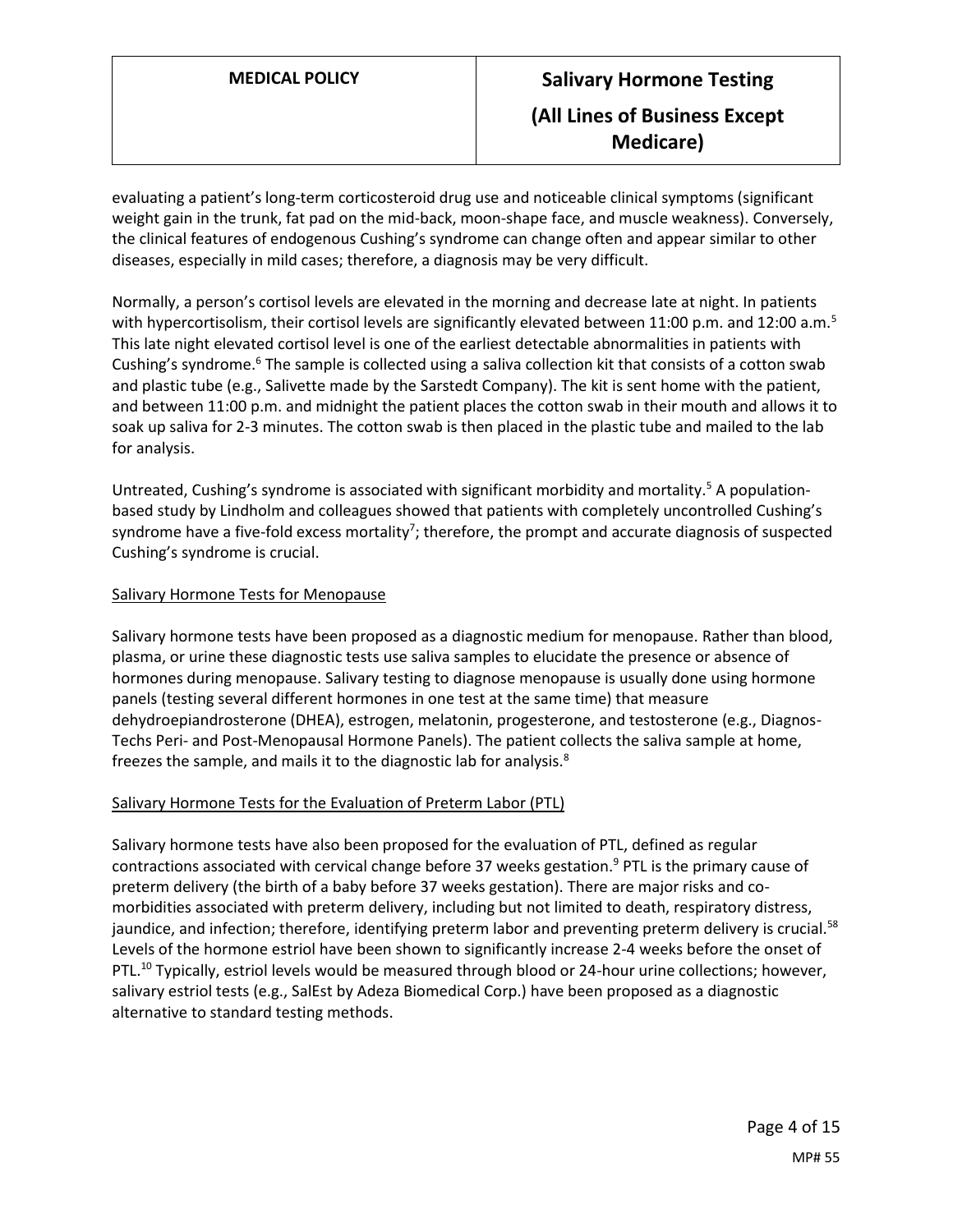#### Saliva Tests for Other Conditions

Other salivary-based hormone tests have recently become available for the diagnosis of other diseases related to aging and/or hormonal imbalances. Male salivary hormone panels (e.g., Diagnos-Techs Male Hormone Panel and Expanded Male Hormone Panel) have been proposed as a diagnostic test for various disease related to aging in men; for example, andropause (i.e., hypogonadism or low testosterone), benign prostatic hyperplasia, and alopecia.<sup>11</sup> The male hormone panel measures levels of progesterone, dehydroepiandrosterone (DHEA), androstenedione, estrone, and testosterone. The Adrenal Stress Index (ASI) (e.g., Diagnos-Techs ASI Panel) has been developed for the evaluation of chronic stress and fatigue, dysglycemia, and chronic pain and inflammation.<sup>12</sup> The ASI panel measures cortisol, DHEA, 17-Hydroxyprogesterone, insulin, secretory IgA, and gliadin antibodies. A salivary hormone panel has also been proposed for the evaluation of diseases related to bone health (e.g., Bone Health Panel Diagnos-Techs); for example, osteopenia, osteoporosis, rheumatoid arthritis, and Paget's disease.<sup>13</sup> The bone health hormone panel detects salivary levels of progesterone, estradiol, testosterone, cortisol, follicle stimulating hormone, and DHEA.

## **REVIEW OF EVIDENCE**

### **Late Night Salivary Cortisol (LNSF)**

A review of the ECRI, Hayes, Cochrane, and PubMed databases was conducted regarding the use of late night salivary cortisol testing for diagnosing Cushing's syndrome. Below is a summary of the available evidence identified through September 2020.

#### Systematic Reviews

 A 2008 systematic review and meta-analysis conducted by Elamin and colleagues summarized the evidence on the accuracy of common tests for diagnosing Cushing's syndrome (CS).<sup>14</sup> The authors searched electronic databases from 1975 through September 2007, and included cross-sectional and longitudinal studies that enrolled participants with suspected CS. Eligible studies evaluated the accuracy of urinary free cortisol (UFC), serum bedtime cortisol, salivary bedtime cortisol (e.g., late night salivary cortisol), 1-mg overnight dexamethasone suppression test (DST), or the 2-day 2mg DST for diagnosing CS. The quality of selected articles was reviewed and data was extracted by two independent reviewers. The accuracy of the various tests was measured using sensitivity and specificity or likelihood ratios (LR).

After full text review, the authors identified 27 studies eligible for inclusion giving a sample size of 8,631 patients. The results indicated similar diagnostic accuracy between all five tests included in the meta-analysis. Specifically, salivary midnight cortisol had a LR positive of 8.8 (high LR positive indicates a test that can help rule in CS) and a LR negative of 0.07 (a very low LR negative indicates a test that can help rule out CS). A similar diagnostic accuracy between tests was also shown in studies that used more than 1 testing strategy.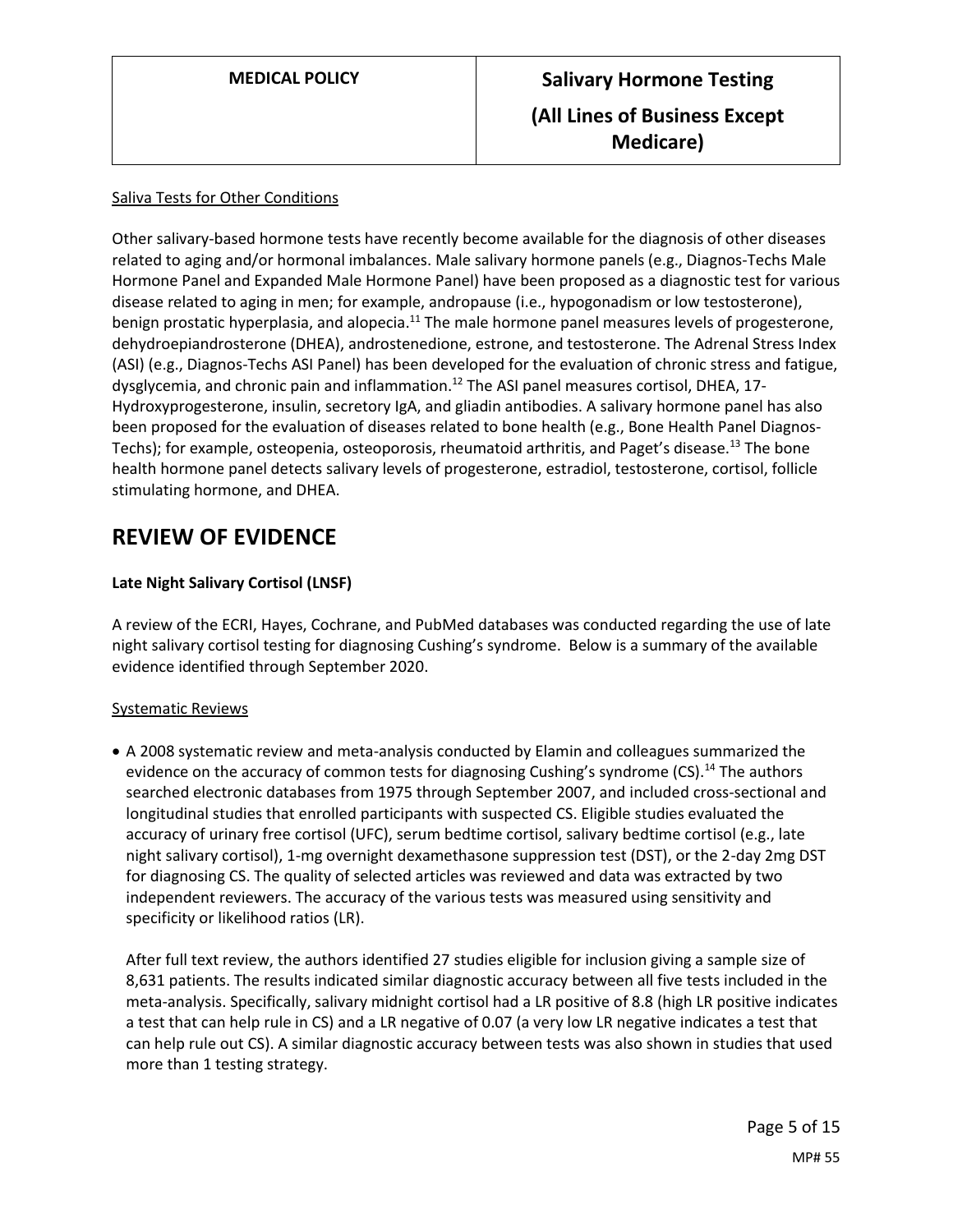# **MEDICAL POLICY Salivary Hormone Testing (All Lines of Business Except Medicare)**

There are several strengths of this systematic review, including the review of evidence by two independent authors following a strict protocol, quality rating of each selected study, data extraction by two independent reviewers, assessment of heterogeneity of the included studies, and conducting a random effects meta-analysis. Another significant strength of this systematic review is the attempted contact of all authors of the selected studies to verify the extracted data or complete any missing data (70% successfully contacted and 90% of those contacted confirmed data or contributed missing data). A significant limitation of this systematic review is the broad range in prevalence of CS between studies. The authors acknowledge this limitation and suggest there is some degree of selection or referral bias in the included studies. Another limitation is the small number of included studies specifically evaluating late night salivary cortisol testing (n=4) and poor methodological quality of some included studies. Ultimately, the authors concluded "commonly used tests to diagnose CS appear highly accurate, particularly when used in combination."<sup>14</sup>

• In 2009, Carroll et al conducted a systematic review and meta-analysis to evaluate late-night salivary cortisol testing for the diagnosis of Cushing's syndrome  $(CS)$ .<sup>15</sup> The authors searched electronic databases from January 1950 through December 2007. Eligible studies included adult patients referred for diagnosis of possible CS, patients with a diagnosis of CS made by clinical or biochemical testing other than late-night salivary cortisol, and studies with sufficient data to calculate the clinical utility of late-night salivary cortisol. Two independent authors assessed the methodological quality and extracted data of the selected studies. The accuracy of late-night salivary cortisol was assessed using pooled sensitivity, specificity, likelihood ratio (LR) positive, LR negative, and diagnostic odds ratios.

After full text review, 7 articles met eligibility and quality criteria giving a sample size of 937 patients. All patients in the included studies had a previously confirmed diagnosis of CS by biochemical and pathological testing. The pooled sensitivity for diagnosing CS was 92% and specificity was 96%. The diagnostic odds ratio was 311 while the LR positive was 21 and LR negative was 0.08.

Strengths of this systematic review include the identification of literature, quality assessment, and data extraction by two independent reviewers. The assessment of heterogeneity between studies and the use of random effects meta-analysis are also strengths of this study. The use of the diagnostic odds ratio is a significant strength of this systematic review because it is the best indicator for diagnostic test performance when using pooled data. A significant limitation of this study is the high degree of heterogeneity (87%) found between studies when calculating the  $I^2$  statistic. This could indicate some degree of selection or referral bias in the selected studies. Limitations were also seen in the poor methodological quality of some included studies, and the potential for publication bias due to the exclusion of studies based on study design. The authors concluded, "late-night salivary cortisol has excellent diagnostic characteristics and as such, is a robust, convenient test for screening and diagnosis of Cushing syndrome."<sup>15</sup>

### Randomized Controlled Trials (RCTs)

No RCTs were identified for the use of late-night salivary cortisol testing in the diagnosis of CS; however, RCTs are rarely performed to evaluate diagnostic tests. More commonly, diagnostic cohort studies are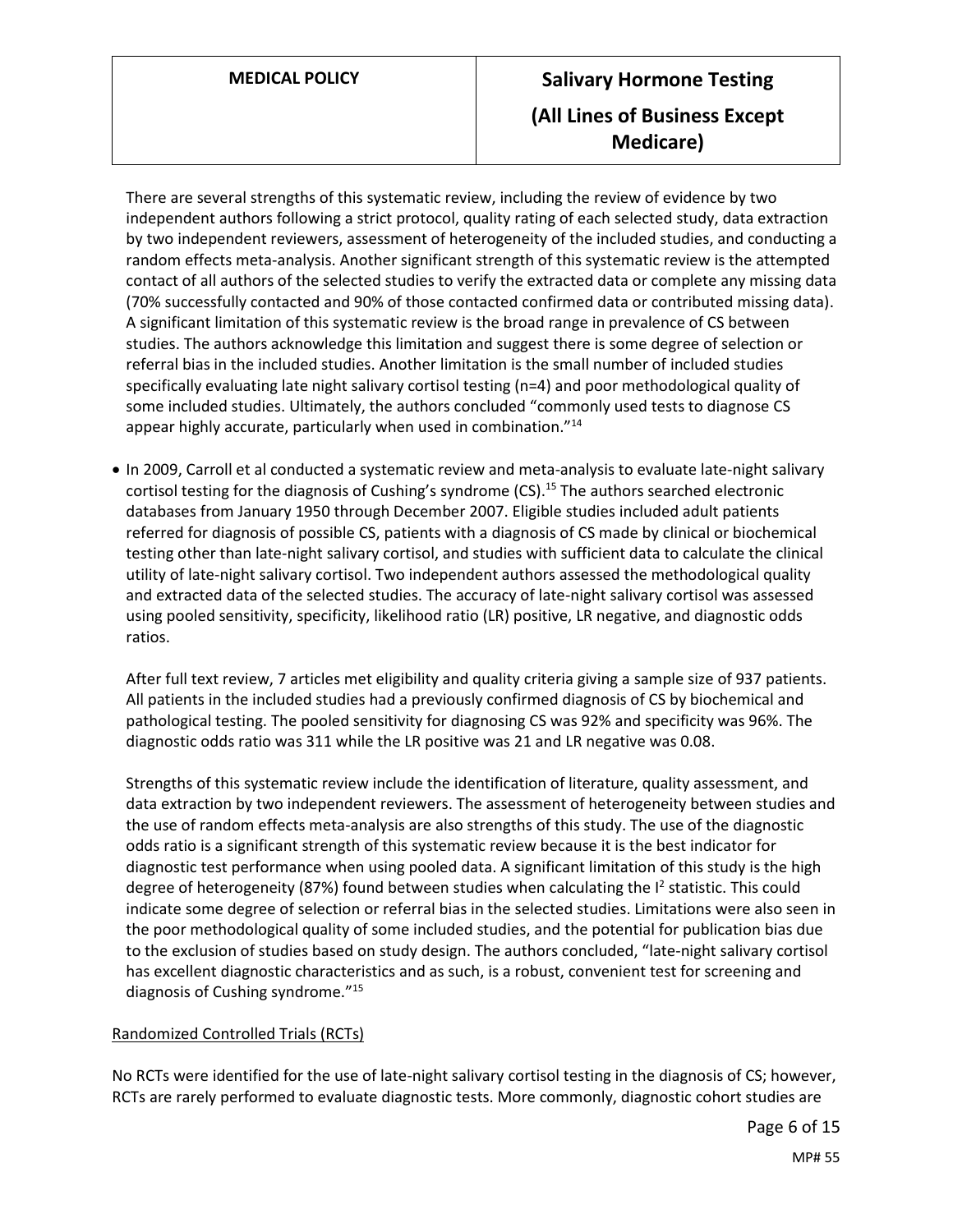used to evaluate the diagnostic accuracy of a test (e.g., sensitivity and specificity).<sup>16</sup> A review of clinicaltrials.gov found no upcoming RCTs evaluating the diagnostic accuracy of late-night salivary cortisol. 17

#### Nonrandomized Studies

 A 2014 prospective diagnostic cohort study by Elias and colleagues was conducted to evaluate the variability, reproducibility, and diagnostic performance of late-night salivary cortisol (LNSF) and urinary free cortisol (UFC) using concurrent and consecutive samples in CS patients.<sup>18</sup> A total of 75 patients were enrolled between 2005 and 2012 who had clinical features of hypercortisolism but were undiagnosed. Patients collected saliva samples using Salivette saliva kits at 9:00 a.m. and 11:00 p.m. on three consecutive days. On these same days, urine collection for UFC was also obtained. Saliva samples were analyzed using radioimunnoassay (RIA) and urine samples were analyzed using liquid chromatography. The diagnostic efficiency of each test was evaluated using a receiver operating curve (ROC) and positive/negative likelihood ratios (LRs).

The results indicated no significant difference between LNSF and UFC among the 3 samples obtained for each patient. In 17.3% of patients, LNSF confirmed the diagnosis of CS after a normal UFC result. Conversely, UFC did not confirm the diagnosis of CS in patients with normal LNSF results. In evaluating the ROCs, the ratio between the area under the curves (AUC) for LNSF and UFC was 0.928; therefore, indicating a better performance of LNSF than UFC in diagnosing CS. The analysis of LRs also proved LNSF to be superior to UFC (LNSF LR +17.5, UFC LR +4.5). Strengths of this study include the extended recruitment period and comparison of LNSF to another diagnostic test. Another significant strength is the use of ROCs and LRs for evaluating diagnostic efficiency. These analyses, unlike sensitivity and specificity, are independent of disease prevalence. Limitations of this study include the prospective cohort design, small sample size, and recruitment based on referrals from one hospital. The authors concluded, "LNSF has superior diagnostic performance than UFC and should be used as the primary biochemical diagnostic test for CS diagnosis."<sup>18</sup>

 In 2008, Cardoso et al. conducted a diagnostic case-control study to evaluate the reproducibility and diagnostic value of lane-night salivary cortisol (LNSF) testing in patients with CS.<sup>19</sup> A total of 21 patients with confirmed CS and 121 healthy controls were enrolled. All subjects collected a 24-hour urine free cortisol (UFC) and LNSF on the same day. Some participants were also randomly selected (n=26 healthy controls and n=21 CS patients) to obtain two nonconsecutive LNSF samples in order to assess the reproducibility of the test. Diagnostic performance was evaluated by receiver operating curves (ROCs) and reproducibility was assessed using intraclass coefficients of correlations (ICCs).

The LNSF test was found to be highly reproducible. The values obtained from consecutive samples in healthy controls were not statistically significantly different from those obtained in CS patients. The calculated ICC was 0.83 for healthy controls and 0.89 for CS patients; therefore indicating 17% or less variation in each subject. Late-night salivary cortisol levels were statistically significantly higher in CS patients than in healthy controls. LNSF was also able to diagnose CS with a sensitivity of 100% and specificity of 97.5%.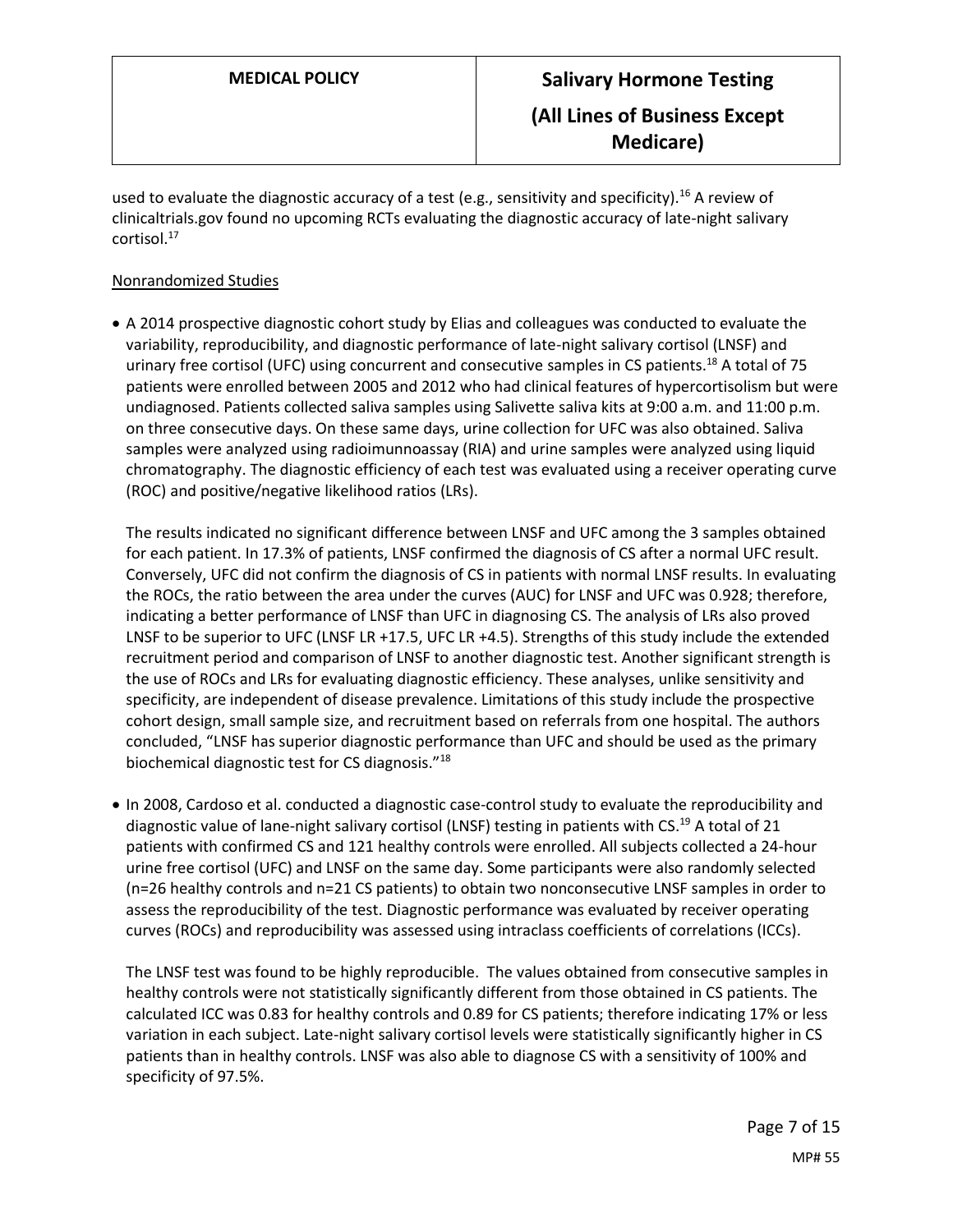Strengths of this study included the use of a comparison healthy control group, evaluation of reproducibility, and the use of ROCs to evaluate diagnostic performance. Limitations include the casecontrol study design, small sample sizes, and exclusion of participants due to noncompliance. Ultimately, authors concluded late-night salivary cortisol testing was a good screening tool based on the "noninvasive nature, remarkable reproducibility, and diagnostic perfomances."<sup>19</sup>

 In 1998, Raff et al. conducted a diagnostic case-control study to evaluate the accuracy of late-night salivary cortisol in patients with proven CS (n=39), patients referred for possible CS (n=39), and in normal patients (n=73).<sup>20</sup> The patients collected saliva samples at 11:00 p.m. and 7:00 a.m. the following morning using the Salivette saliva kit. All patients also underwent urinary free cortisol (UFC) testing within 1 month of saliva sampling. Patients with proven CS had a statistically significantly higher 11:00 p.m. salivary cortisol as compared with normal subjects or patients with possible CS. Salivary cortisol at 7:00 a.m. was also significantly elevated in patients with proven CS compared to normal subjects or patients with possible CS. The late-night salivary cortisol test exhibited 92% sensitivity and 100% specificity in patients with proven CS. The combination of late-night salivary cortisol and UFC produced 100% sensitivity in patients with proven CS. Strengths of this study included the recruitment of participants from three different medical centers and the inclusion of proven CS patients, potential CS patients, and normal patients. Limitations are seen in the diagnostic cohort design and the small sample sizes. The authors concluded late-night salivary cortisol is a reliable test for the evaluation of spontaneous Cushing's syndrome (a.k.a. endogenous Cushing's syndrome).

A number of observational studies continue to be published that demonstrate that late-night salivary cortisol has high clinical validity and utility for diagnosing CS. 21,22

#### **Salivary Hormone Tests for Menopause**

A review of the ECRI, Hayes, Cochrane, and PubMed databases was conducted regarding the use of salivary hormone testing for the screening, diagnosis, or monitoring of menopause. Below is a summary of the available evidence identified through September 2021.

#### Systematic Reviews

 A 2013 Hayes systematic review (archived in 2018) evaluated salivary hormone testing for menopausal women.<sup>23</sup> The literature search identified eight studies evaluating salivary hormone testing in postmenopausal women. The included study designs varied (2 placebo-controlled, 3 randomized, 2 within subject/repeated measures design, 1 prospective cohort, and 1 case-control) and sample sizes ranged from 12 to 76 patients. The studies also had variations in follow-up time (ranging from 0 days to 1 year) and in the specific hormones measured. All studies compared salivary hormone levels with serum hormone levels, and six studies also evaluated various treatments for menopause symptoms (e.g., hormone replacement therapy).

Of the included studies, only two compared hormone levels in saliva and blood using statistical analyses. One study found significant correlations between estrogen levels in saliva and in blood in the treatment group, but not in the control group. The other study found a "significant modest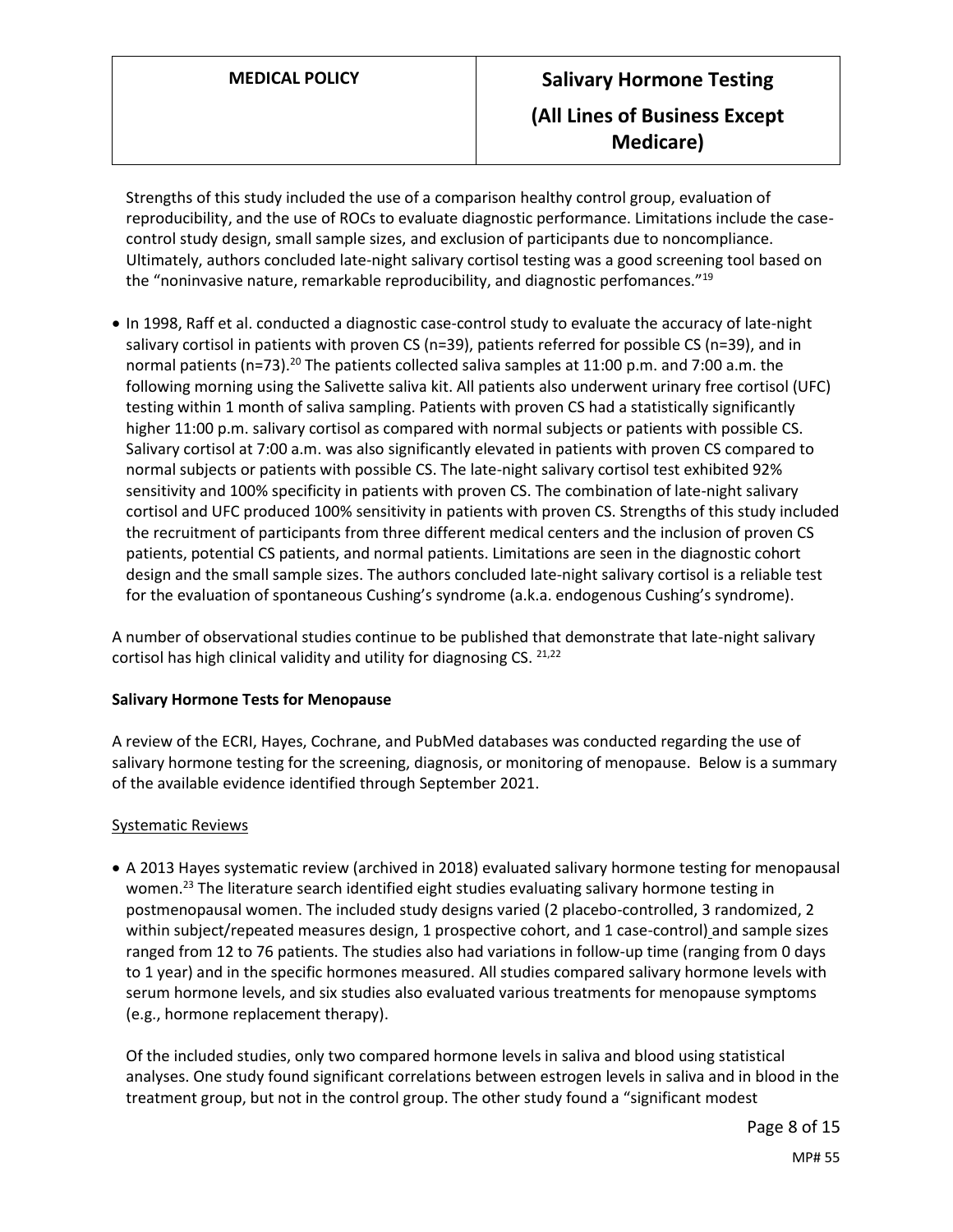relationship" between salivary and blood levels of testosterone. The other studies reported hormone levels in saliva versus blood or urine but did not report any statistical analyses. None of the selected studies examined the role of salivary hormone testing in diagnosing perimenopause or menopause. Also, no studies evaluated the impact of salivary hormone testing on treatment decisions for menopausal women. No adverse events related to saliva collection were reported by any studies.

Overall, Hayes gave a "D2 rating for salivary hormone testing in postmenopausal women for determination of menopausal state or for guidance of treatment decisions."<sup>23</sup> This rating is based on the limited and very low quality body of evidence.

### Randomized Controlled Trials (RCTs)

 In 2009, Flyckt et al. conducted a double-blinded phase III trial to evaluate salivary testosterone levels versus serum testosterone levels in postmenopausal women who received a transdermal testosterone patch or placebo patch for the treatment of hypoactive sexual desire disorder.<sup>24</sup> A total of 56 postmenopausal women were recruited and randomized to receive the testosterone patch or placebo patch. In naturally postmenopausal women, serum and saliva samples were collected concurrently at baseline, 24 week follow-up, and 52 week follow-up. In surgically postmenopausal women, serum and saliva samples were collected concurrently at baseline, 12 week follow-up, 24 week follow-up, and 52 week follow-up.

The results indicated no correlation for salivary testosterone levels with any of the serum testosterone levels. Only after performing a log transformation of the data were modest correlations were found between saliva testosterone and serum testosterone. Strengths of this study include the randomized, controlled design, double blinding, and use of a placebo comparator. Limitation include the lack of patient information provided (e.g., age and previous or current hormone treatment), lack of outcome variables (only evaluated testosterone levels), and very limited inclusion criteria with no exclusion criteria. The authors concluded the, "results do not support the routine use of salivary testosterone levels in postmenopausal women".

 In 2002, Lewis et al. conducted a double-blind placebo controlled study to determine the levels of progesterone in plasma, red cells, and saliva in postmenopausal women using transdermal progesterone (P4) creams.<sup>25</sup> A total of 24 postmenopausal women were recruited to receive a 20mg P4 cream, 40mg P4 cream, or placebo cream. Patients were instructed to apply a specific amount of the cream morning and evenings and were followed-up for 8 weeks. Morning samples of blood, urine, and saliva were collected at baseline, 1 week, 3, weeks, 4 weeks, 7 weeks, and 8 weeks.

Results indicated small increases in plasma and red cell P4 levels compared to the placebo group. Saliva P4 levels also increased throughout the 8 week follow-up, but were very high and varied significantly between measurements (ranging from 0.25 nmol/L to 82.11 nmol/L). Due to the high variability of salivary hormone levels across groups, the authors "caution against the use of saliva measurements to monitor progesterone absorption".<sup>25</sup> Strengths of this study include the doubleblinded design and use of a placebo comparison group. Limitations are evident in the very small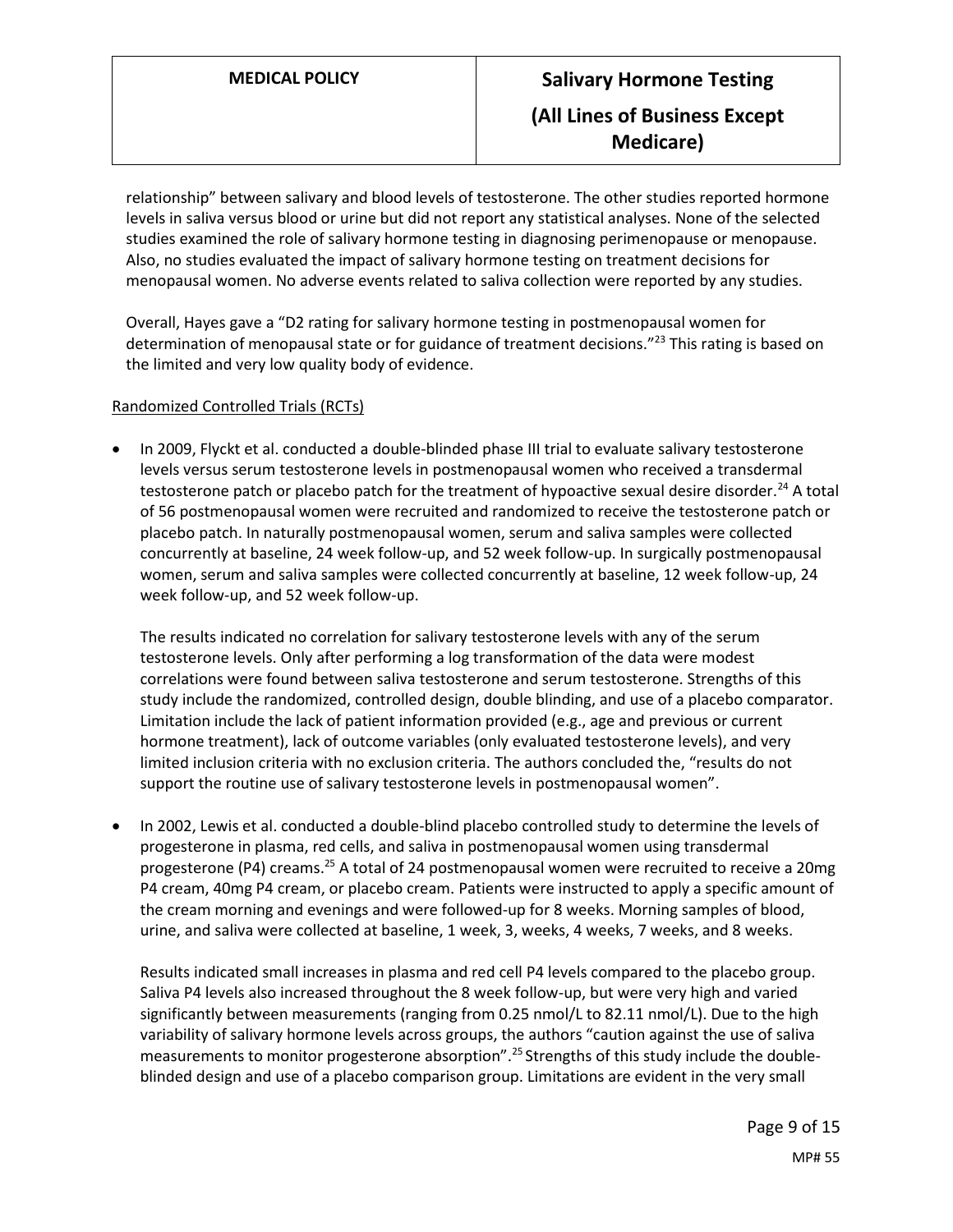sample size, lack of data reported for the groups (age and sample size of each group was not reported), and limited outcome data (only reported the P4 measurement).

#### Nonrandomized Studies

Five nonrandomized studies were also identified that evaluated the use of salivary hormone testing in peri- and post-menopausal women.<sup>26-30</sup> All of these studies had significant methodological limitations including but not limited to the following:

- Small sample sizes
- Lack of control groups
- Lack of randomization
- Lack of statistical comparisons between diagnostic tests
- Lack of clinical outcomes data (e.g., sensitivity and specificity)

These significant methodological limitations do not permit conclusions to be drawn; furthermore, these nonrandomized studies were included in the Hayes review discussed above.

#### **Salivary Hormone Tests to Evaluate Preterm Labor**

A review of the ECRI, Hayes, Cochrane, and PubMed databases was conducted regarding the use of salivary estriol testing for the evaluation of preterm labor.

Heine and colleagues (1999) conducted a randomized controlled trial (n=601) to compare the accuracy of predicting preterm labor (PTL) using salivary estriol testing versus the Creasy score (scoring instrument to predict preterm labor).<sup>31</sup> Salivary estriol testing correctly predicted PTL in 91% of cases versus 75% of cases for the Creasy score. Salivary estriol testing had a sensitivity of 44%, specificity of 92%, positive predictive value of 19%, and a negative predictive value of 98%. Although these results suggest salivary estriol testing may be diagnostically accurate for identifying preterm labor, this study did not evaluate the impact of this test on the management of preterm labor and patient outcomes.

Ramsey and Andrews (2003) evaluated two biochemical predictors of preterm labor: fetal fibronectin (glue-like protein that leaks into the birth canal if a preterm delivery is likely to occur) and salivary estriol.<sup>32</sup> Their study indicated that positive salivary estriol tests were more closely associated with the identification of late preterm birth (birth between 34 and 37 weeks gestation); therefore limiting the use of salivary estriol testing in clinical practice, because late preterm birth has low rates of neonatal morbidity and mortality.

Ultimately, there was not enough evidence to support the diagnostic utility of salivary hormone testing for the evaluation of preterm labor. Further studies of salivary estriol testing are needed to evaluate the diagnostic accuracy, reliability, and the clinical impact on the prevention of preterm delivery.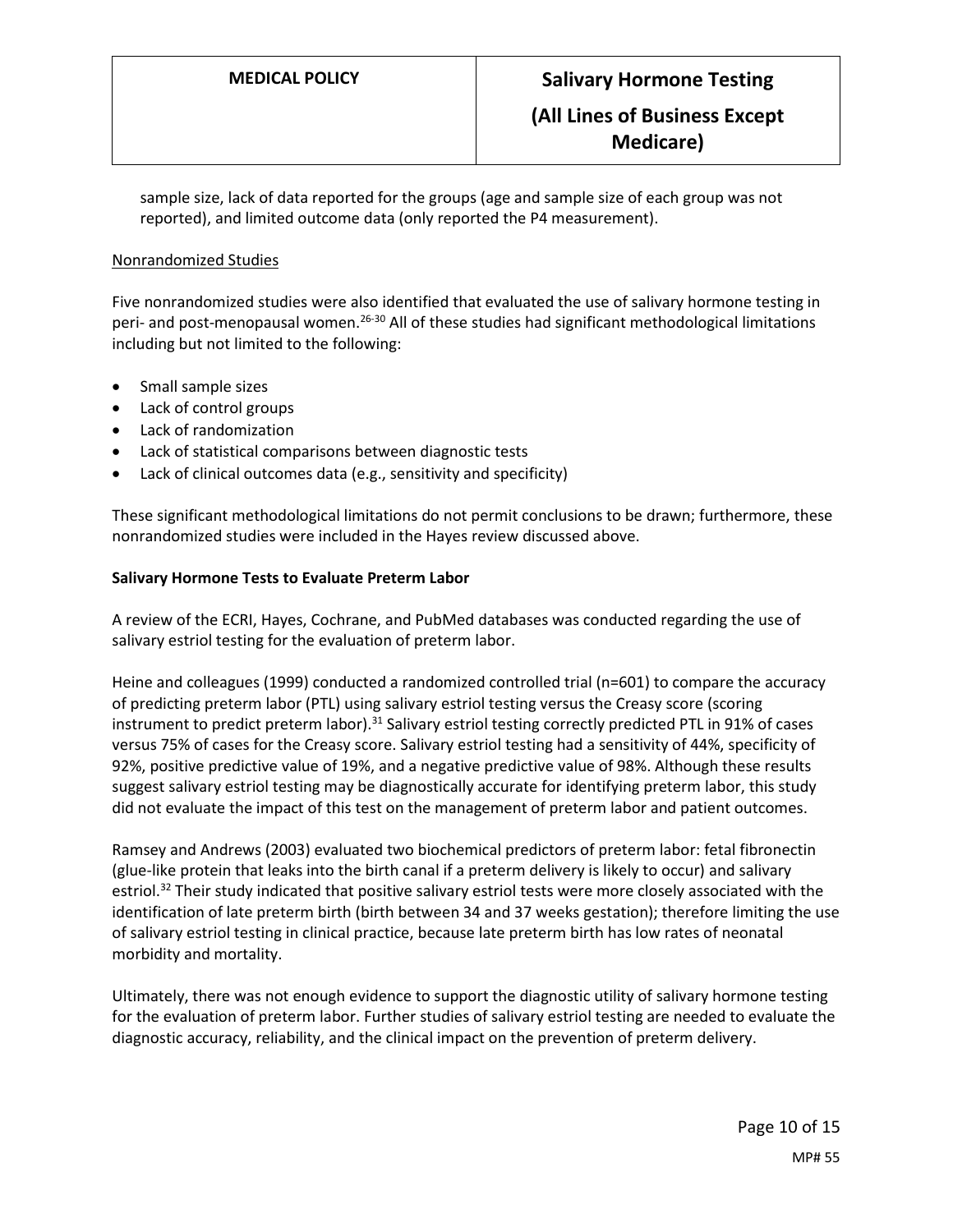#### **Other Conditions**

A review of the ECRI, Hayes, Cochrane, and PubMed databases was conducted regarding the use of salivary hormone testing for other conditions related to aging and/or hormone imbalances. There was not enough evidence to support the diagnostic utility of salivary hormone testing for all other conditions, including but not limited to, chronic fatigue and stress, hypogonadism, benign prostatic hyperplasia, osteoporosis, and rheumatoid arthritis.

## **CLINICAL PRACTICE GUIDELINES**

No clinical practice guidelines were identified regarding the use of salivary hormone tests for the evaluation of preterm labor or salivary hormone tests for diseases related to aging and other conditions.

### **Late Night Salivary Cortisol (LNSF)**

#### American Association of Clinical Endocrinologists and American Association of Endocrine Surgeons (AACE/AAES)

The 2009 AACE/AAES evidence-based clinical practice guideline for the management of adrenal incidentalomas recommended the use of late-night salivary cortisol test as a biochemical evaluation for adrenal Cushing syndrome (a.k.a. endogenous Cushing syndrome).<sup>33</sup>

#### The Endocrine Society

The 2008 Endocrine Society evidence-based clinical practice guideline for the diagnosis of Cushing's syndrome recommended the late-night salivary cortisol test in patients with multiple symptoms of the syndrome and in which exogenous glucocorticoid use had been excluded.<sup>34</sup> The guideline suggested two saliva collections on separate evenings (between 11:00 p.m. and 12:00 a.m.), and patient's with abnormal results should see an endocrinologist to undergo further testing.

#### **Salivary Hormone Tests for Menopause**

#### American Association of Clinical Endocrinologists (AACE)

The 2011 AACE evidence-based clinical practice guidelines for menopause stated, "salivary hormone level testing is not approved by either the FDA or the Clinical Laboratory Improvement Amendments."<sup>35</sup> The guidelines also acknowledge that, "accurate studies have revealed large intrasubject variability in salivary sex hormone concentrations, which fluctuate depending on numerous variables."<sup>35</sup>

#### North American Menopause Society

The 2017 North American Menopause Society position statement on menopause and hormones stated, "the use of salivary hormone testing has been proven to be inaccurate and unreliable."<sup>36</sup> The position statement also acknowledged the difficulty of assessing hormones (specifically progesterone) due to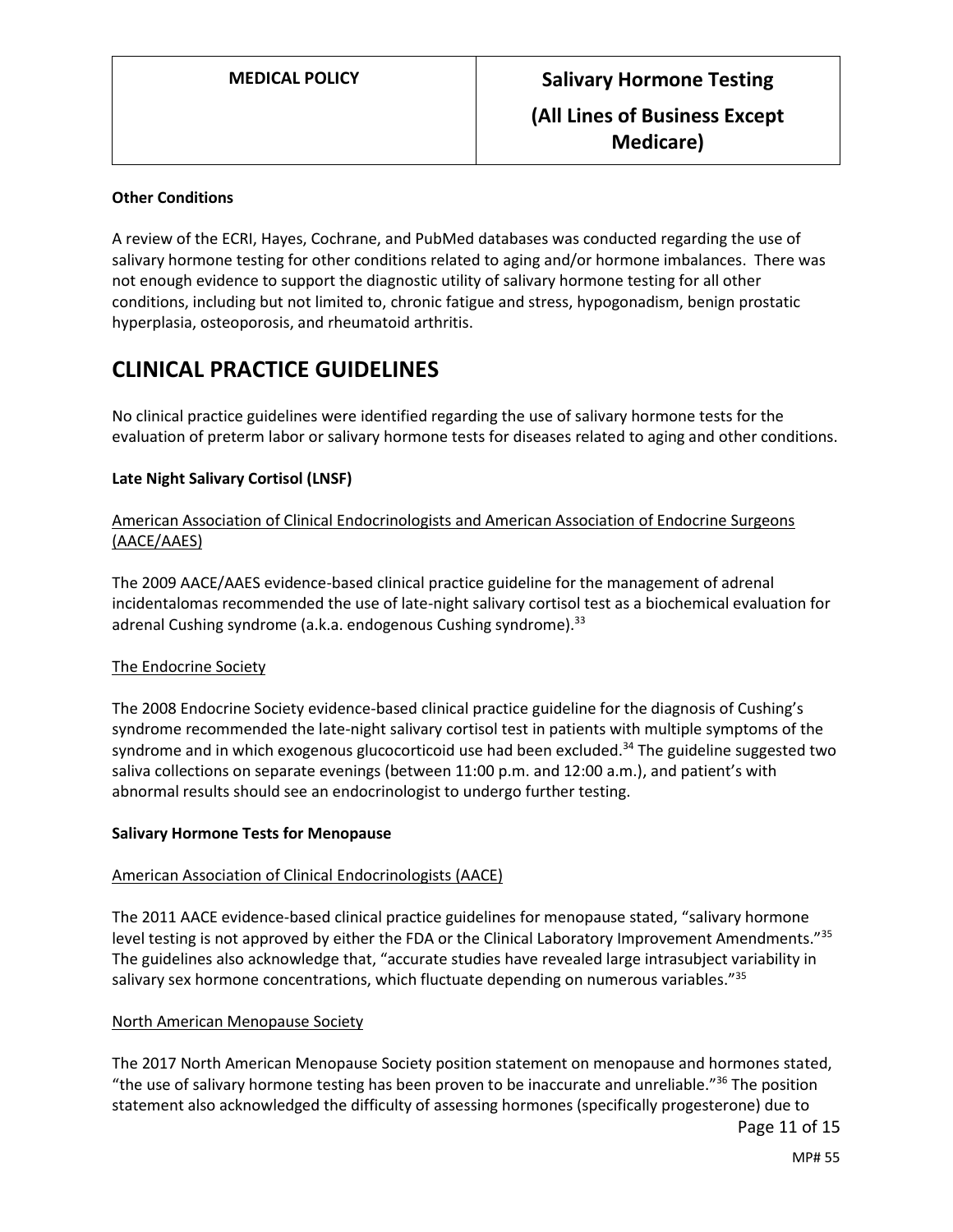significantly different levels in serum, saliva, or tissue. Although this is not a clinical practice guideline, the position statement was published in a peer-reviewed journal (The Journal of the North American Menopause Society).

#### American College of Obstetricians and Gynecologists (ACOG)

The 2012 (reaffirmed in 2020) ACOG committee opinion stated, "there is no evidence that hormonal levels in saliva are biologically meaningful and that saliva testing is not an accurate or precise method for measuring hormones.*"*<sup>37</sup>The committee also agreed that saliva contains a much smaller concentration of hormones than serum, and salivary hormone tests do not reliably provide accurate levels of hormones due to several external influences (e.g., diet, time of testing, hormone being tested).

#### Food and Drug Administration (FDA)

A 2015 FDA consumer update regarding menopausal hormone therapy acknowledged a lack of evidence and scientific basis for salivary hormone testing. The FDA also stated, "saliva hormone levels do not accurately reflect a woman's hormone levels."<sup>38</sup>

## **INSTRUCTIONS FOR USE**

Company Medical Policies serve as guidance for the administration of plan benefits. Medical policies do not constitute medical advice nor a guarantee of coverage. Company Medical Policies are reviewed annually and are based upon published, peer-reviewed scientific evidence and evidence-based clinical practice guidelines that are available as of the last policy update. The Companies reserve the right to determine the application of Medical Policies and make revisions to Medical Policies at any time. Providers will be given at least 60-days notice of policy changes that are restrictive in nature.

The scope and availability of all plan benefits are determined in accordance with the applicable coverage agreement. Any conflict or variance between the terms of the coverage agreement and Company Medical Policy will be resolved in favor of the coverage agreement.

## **REGULATORY STATUS**

### Mental Health Parity Statement

Coverage decisions are made on the basis of individualized determinations of medical necessity and the experimental or investigational character of the treatment in the individual case. In cases where medical necessity is not established by policy for specific treatment modalities, evidence not previously considered regarding the efficacy of the modality that is presented shall be given consideration to determine if the policy represents current standards of care.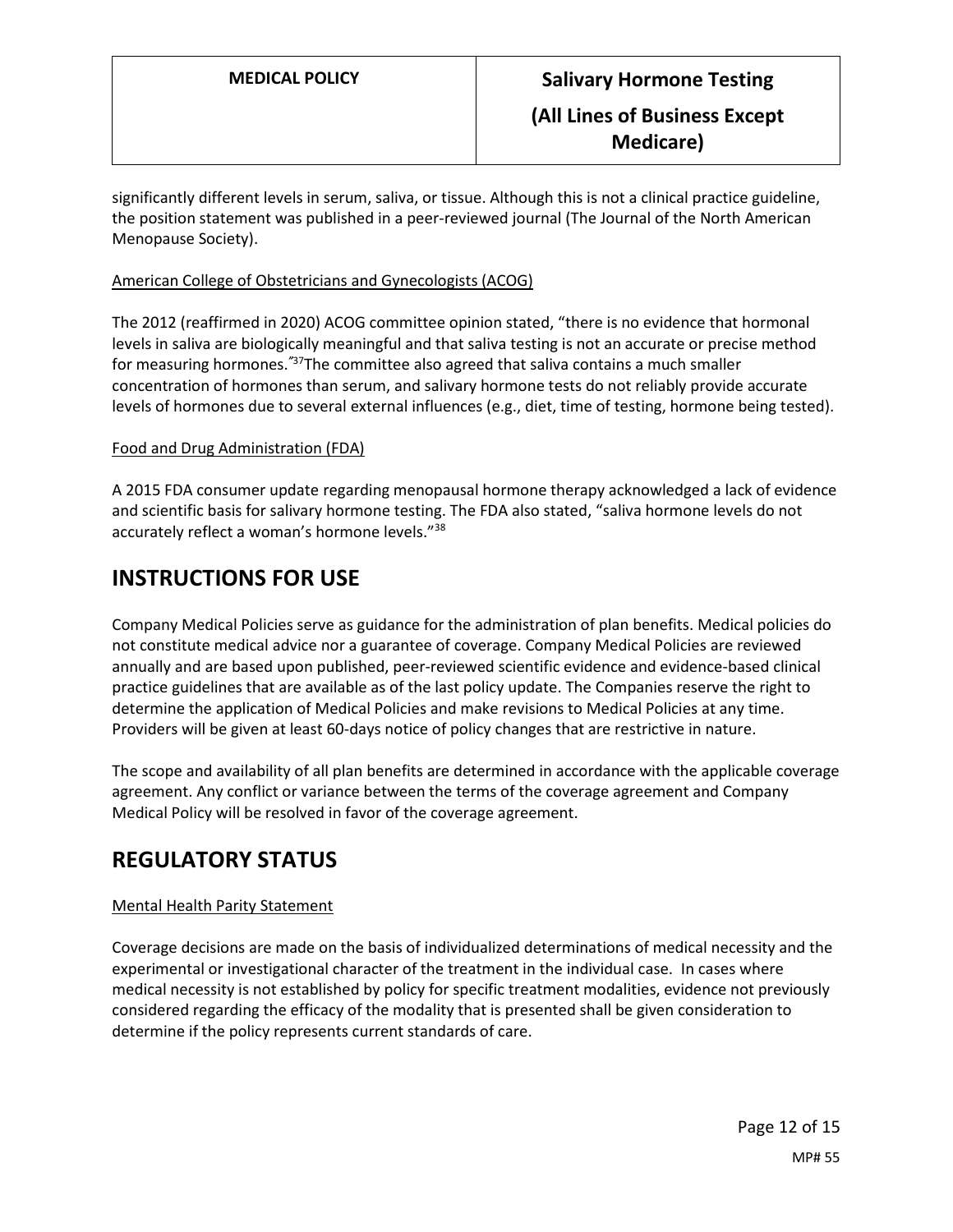Food and Drug Administration (FDA)

The U.S. Food and Drug Administration (FDA) regulates laboratory tests under the Clinical Laboratory Improvement Act (CLIA). The CLIA, "requires clinical laboratories to be certificated by their state as well as the Centers for Medicare & Medicaid Services (CMS) before they can accept human samples for diagnostic testing."<sup>39</sup>

## **REFERENCES**

- 1. Hofman LF. Human saliva as a diagnostic specimen. *The Journal of Nutrition.* 2001;131(5):1621s-1625s.
- 2. Rogers G. Cushing Syndrome: Causes and Symptoms. [https://www.healthline.com/health/cushing-syndrome.](https://www.healthline.com/health/cushing-syndrome) Published 2016. Accessed 09/24/2021.
- 3. Findling J. Diagnostic Testing for Cushing's Syndrome. Cushing's Support and Research Foundation[. https://csrf.net/understanding-cushings/diagnostic-testing/.](https://csrf.net/understanding-cushings/diagnostic-testing/) Published 2014. Accessed 09/24/2021.
- 4. UpToDate. Establishing the diagnosis of Cushing's syndrome. [https://www.uptodate.com/contents/measurement-of-cortisol-in-serum-and](https://www.uptodate.com/contents/measurement-of-cortisol-in-serum-and-saliva?search=Measurement%20of%20cortisol%20in%20serum%20and%20saliva&source=search_result&selectedTitle=1~150&usage_type=default&display_rank=1)[saliva?search=Measurement%20of%20cortisol%20in%20serum%20and%20saliva&source=searc](https://www.uptodate.com/contents/measurement-of-cortisol-in-serum-and-saliva?search=Measurement%20of%20cortisol%20in%20serum%20and%20saliva&source=search_result&selectedTitle=1~150&usage_type=default&display_rank=1) [h\\_result&selectedTitle=1~150&usage\\_type=default&display\\_rank=1.](https://www.uptodate.com/contents/measurement-of-cortisol-in-serum-and-saliva?search=Measurement%20of%20cortisol%20in%20serum%20and%20saliva&source=search_result&selectedTitle=1~150&usage_type=default&display_rank=1) Published 2015. Accessed 09/24/2021.
- 5. Newell-Price J, Bertagna X, Grossman AB, Nieman LK. Cushing's syndrome. *The Lancet.*  2006;367(9522):1605-1617.
- 6. Salivary Cortisol Test for Cushing's Syndrome. Cushing's Support and Research Foundation. Cushing's Support and Research Foundation. [https://csrf.net/doctors-articles/salivary-cortisol-a](https://csrf.net/doctors-articles/salivary-cortisol-a-screening-technique/)[screening-technique/.](https://csrf.net/doctors-articles/salivary-cortisol-a-screening-technique/) Published 2016. Accessed 09/24/2021.
- 7. Lindholm J, Juul S, Jørgensen JOL, et al. Incidence and late prognosis of Cushing's syndrome: a population-based study. *The Journal of Clinical Endocrinology & Metabolism.* 2001;86(1):117- 123.
- 8. DiagnosTechs Clinical Research Laboratory. Female Hormones. [https://www.diagnostechs.com/our-tests/female-hormones/.](https://www.diagnostechs.com/our-tests/female-hormones/) Published 2017. Accessed 09/24/2021.
- 9. American Congress of Obstetricians and Gynecologists, Compounded Bioidentical Menopausal Hormone Therapy, Committee Opinion, Number 532,
- August 2012 (Replaces No. 387, November 2007 and No. 322, November 2005. Reaffirmed 2020). [https://www.acog.org/clinical/clinical-guidance/committee](https://www.acog.org/clinical/clinical-guidance/committee-opinion/articles/2012/08/compounded-bioidentical-menopausal-hormone-therapy)[opinion/articles/2012/08/compounded-bioidentical-menopausal-hormone-therapy.](https://www.acog.org/clinical/clinical-guidance/committee-opinion/articles/2012/08/compounded-bioidentical-menopausal-hormone-therapy) Accessed 09/24/2021.
- 10. McGregor JA, Jackson GM, Lachelin GC, et al. Salivary estriol as risk assessment for preterm labor: a prospective trial. *American journal of obstetrics and gynecology.* 1995;173(4):1337- 1342.
- 11. DiagnosTechs. Male Hormone Panel and Expanded Male Hormone Panel: Provider Overview. [https://www.diagnostechs.com/our-tests/male-hormones/.](https://www.diagnostechs.com/our-tests/male-hormones/) Published 2017. Accessed 09/24/2021.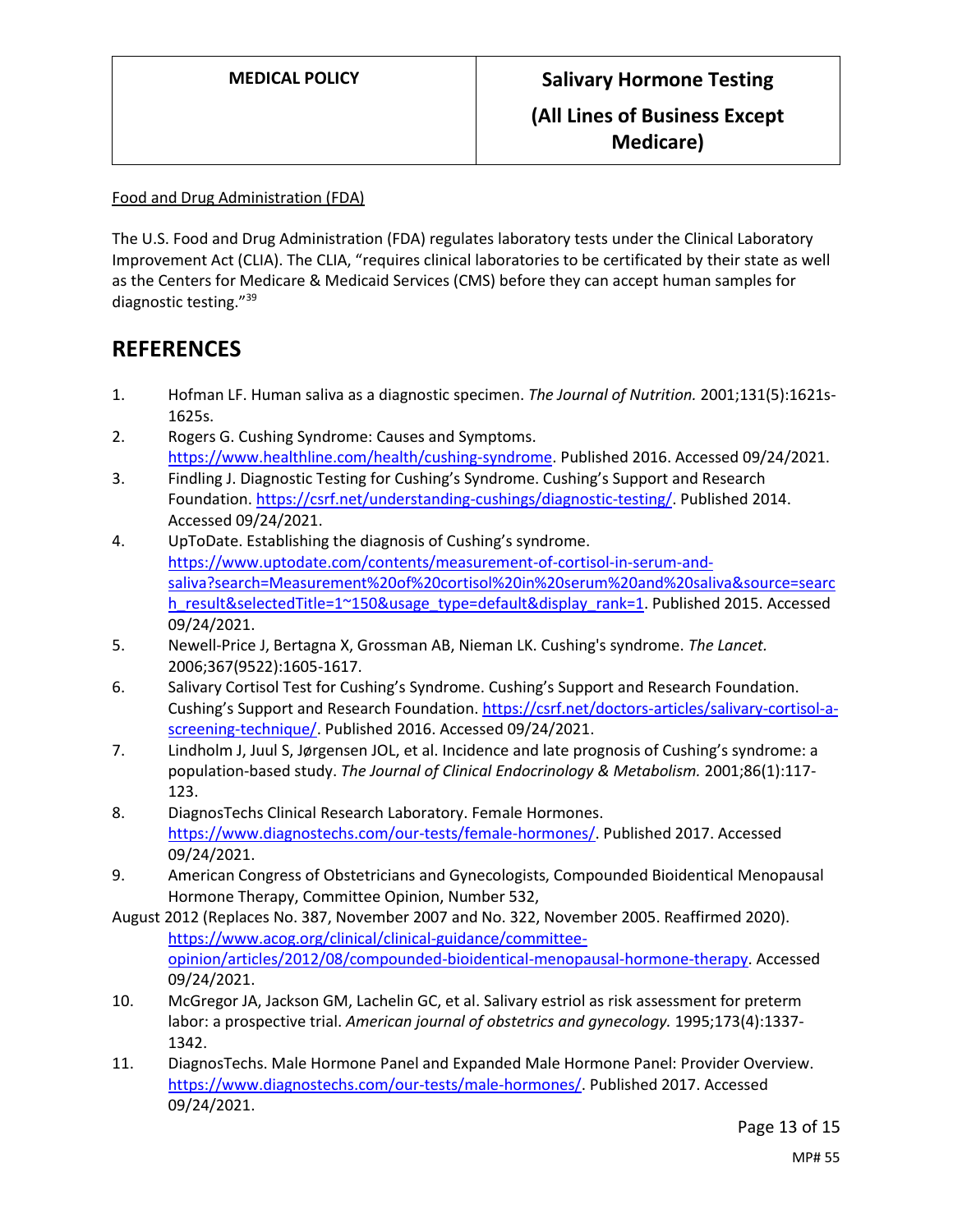12. DiagnosTechs. Adrenal Stress Index Panel: Provider Overview. [https://www.diagnostechs.com/our-tests/index-of-panels-tests/.](https://www.diagnostechs.com/our-tests/index-of-panels-tests/) Published 2017. Accessed 09/24/2021. 13. DiagnosTechs. Bone Health Panel: Provider Overview. [http://www.diagnostechs.com/Pages/BoneHealthPanel.aspx.](http://www.diagnostechs.com/Pages/BoneHealthPanel.aspx) Published 2017. Accessed 09/24/2021. 14. Elamin MB, Murad MH, Mullan R, et al. Accuracy of diagnostic tests for Cushing's syndrome: a systematic review and metaanalyses. *The Journal of Clinical Endocrinology & Metabolism.*  2008;93(5):1553-1562. 15. Carroll T, Raff H, Findling J. Late-night salivary cortisol for the diagnosis of Cushing syndrome: a meta-analysis. *Endocrine practice.* 2009;15(4):335-342. 16. Rodger M, Ramsay T, Fergusson D. Diagnostic randomized controlled trials: the final frontier. *Trials.* 2012;13(1):137. 17. U.S. National Library of Medicine. Late Night Salivary Cortisol Test. ClinicalTrials.gov. Accessed 09/24/2021. 18. Elias PC, Martinez EZ, Barone BF, Mermejo LM, Castro M, Moreira AC. Late-night salivary cortisol has a better performance than urinary free cortisol in the diagnosis of Cushing's syndrome. *The Journal of Clinical Endocrinology & Metabolism.* 2014;99(6):2045-2051. 19. Cardoso EM, Arregger AL, Tumilasci OR, Contreras LN. Diagnostic value of salivary cortisol in Cushing's syndrome (CS). *Clinical endocrinology.* 2009;70(4):516-521. 20. Raff H, Raff JL, Findling JW. Late-night salivary cortisol as a screening test for Cushing's syndrome. *The Journal of Clinical Endocrinology & Metabolism.* 1998;83(8):2681-2686. 21. Sturmer LR, Dodd D, Chao CS, Shi R-Z. Clinical utility of an ultrasensitive late night salivary cortisol assay by tandem mass spectrometry. *Steroids.* 2018;129:35-40. <http://www.sciencedirect.com/science/article/pii/S0039128X17302258> 22. Garrahy A, Forde H, O'Kelly P, et al. The diagnostic utility of late night salivary cortisol (LNSF) and cortisone (LNSE) in Cushing's syndrome. *Irish Journal of Medical Science (1971 -).* 2020. <https://doi.org/10.1007/s11845-020-02334-z> 23. Hayes Inc. Salivary Hormone Testing for Menopausal Women. Published 7/12/2013. Archived 8/11/2018. [https://evidence.hayesinc.com/report/dir.salivary1138.](https://evidence.hayesinc.com/report/dir.salivary1138) Accessed 09/24/2021. 24. Flyckt RL, Liu J, Frasure H, Wekselman K, Buch A, Kingsberg SA. Comparison of salivary versus serum testosterone levels in postmenopausal women receiving transdermal testosterone supplementation versus placebo. *Menopause.* 2009;16(4):680-688. 25. Lewis JG, McGill H, Patton VM, Elder PA. Caution on the use of saliva measurements to monitor absorption of progesterone from transdermal creams in postmenopausal women. *Maturitas.*  2002;41(1):1-6. 26. O'leary P, Feddema P, Chan K, Taranto M, Smith M, Evans S. Salivary, but not serum or urinary levels of progesterone are elevated after topical application of progesterone cream to pre‐and postmenopausal women. *Clinical endocrinology.* 2000;53(5):615-620. 27. Tivis LJ, Richardson MD, Peddi E, Arjmandi B. Saliva versus serum estradiol: implications for research studies using postmenopausal women. *Progress in Neuro-Psychopharmacology and Biological Psychiatry.* 2005;29(5):727-732.